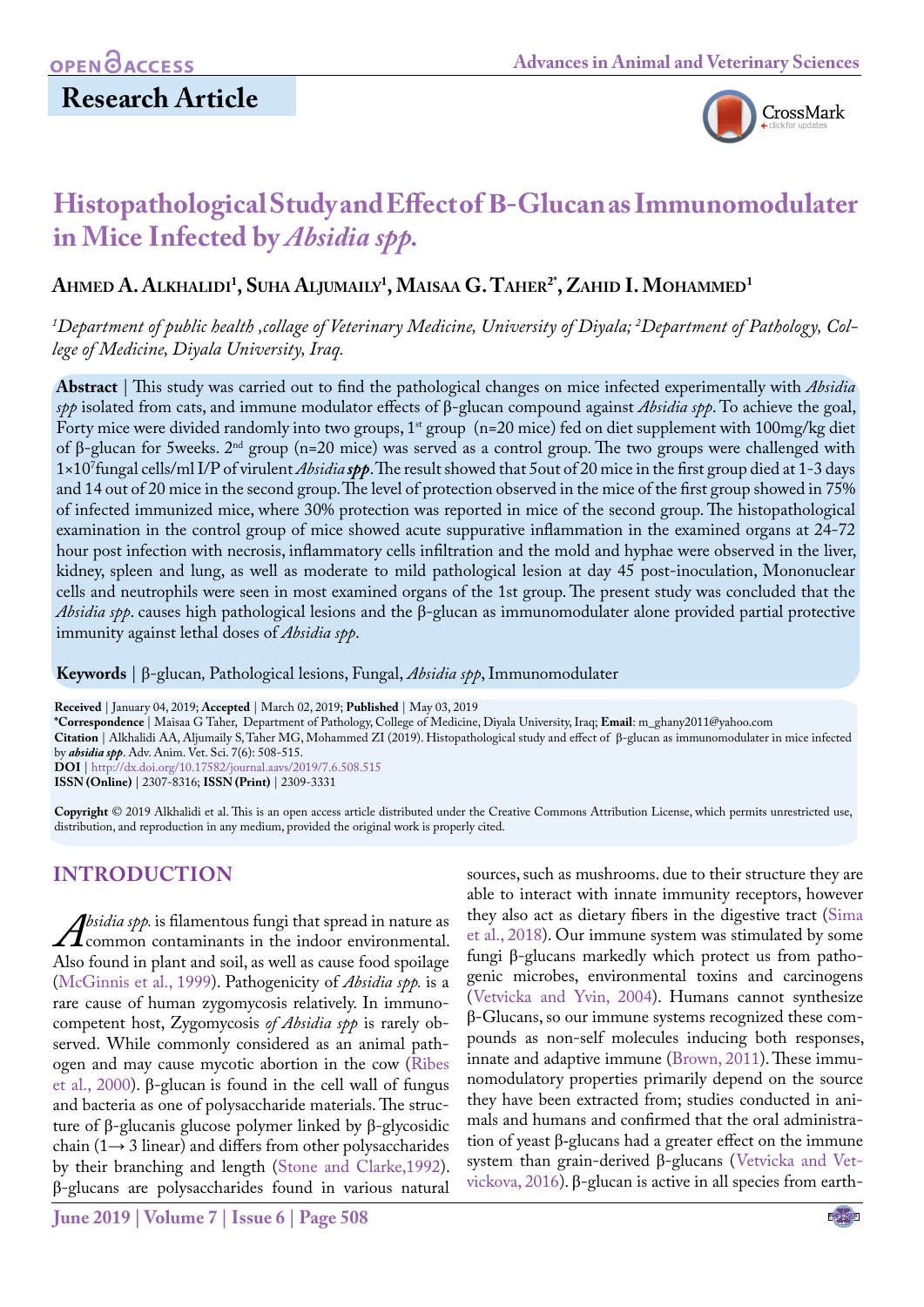## **OPEN**<sub>d</sub>

worms to humans, and is able to stimulate humoral and cellular immunity [\(Novak and Vetvicka, 2008\)](#page-6-2) and inhibit the development of cancer ([Sima et al., 2015](#page-7-1), [Barbieri et](#page-6-3) [al., 2017](#page-6-3)). Prebiotic β-glucan has no harmful effect on liver and kidney functions and can be considered as immunopotentiator (immunostimulant) due to its stimulation of immune system and it has ability to reduce the adverse effect of microbial infection in rats (Somia et al., 2018). Beta-glucans from yeast and fungi have beneficial effects as supplements ([Zhu et al., 2016](#page-7-2)). In contrast, β-glucans from cereals have very detrimental effects on livestock health and performance ([Jacob and Pescatore, 2017\)](#page-6-4).

Dietary administration of yeast β-glucans to lactating ewes caused an increase in milk yield by up to 14% (Zaleska et al., 2015). Also in ruminants, dietary supplementation with yeast β-glucans has been shown to activate macrophages (Wojcik, 2014). β-glucans interact with receptors expressed on the surface of innate immune cells and with ic3b/cR3 complement complex of opsonized cells, resulting in immune stimulation that involves innate and adaptive immunity (Sima et al., 2018). Overall, yeast β-glucans provide a valuable tool to the ruminant producer as an alternative to antibiotics (Dina and Mariët, 2018). β-glucan from rice bran could have alternative antibiotic effects and improve productivity of weaned pigs (Park et al., 2018).

The aims of present study included the histopathological changes of internal organs in mice injected with virulent *Absidia spp*., Also determine the influence of β-glucan as immuomodulater on viable virulent *Absidia spp.* in the mice.

### **Material and Methods**

### **Preparation of Cultural and Biochemical Media**

Sabouraud's Dextrose agar (SDA) and Sabouraud's Dextrose broth (SDB), these media was prepared according to the manufacturers' directions.

#### *Absidia spp* **Identification**

This experiment was carried out in the laboratory of the College of Veterinary Medicine- University of Diyala / Iraq from the  $1^{st}$  of January 2018 to  $1^{st}$  of September 2018. *Absidia spp* were isolated from many infected cats.

### **Macroscopic Examination**

Colonies morphology, color, texture, and other apparent characteristics of the colonies were examined according to [\(Samson and Van Reneen –Hoekstra,1988](#page-7-3))**.**

### **Microscopic Examination**

**June 2019 | Volume 7 | Issue 6 | Page 509** The shape of mycelium, microspores, macrospores and Chlamydiaspores were determined by mixed one drop of lactophenol cotton blue stain with part of the colony on the slide then examined fewer than 40X lens (Boer and Samson, 1995).

### **Preservation and Activation of Isolates (3 isolates)**

Reactivation of *Absidia spp i*solate from infected cats was done through sub cultured on Sabouraud dextrose agar and incubated at 25ºC for 4-5 days. After that, the mold growth was harvested by 5ml phosphate buffered saline pH7.2 solution and centrifuged at (2000 rpm for 10 minutes), the sediment was taken and washed for three times with PBS 7.2 and then resuspended by PBS 7.2 , by using heamocytometer chamber and red blood cells count method (Daci and Lewis,1984). The concentration of fungus suspension was adjusted to 1×107 cell/ml for *Absidia spp*.  $0.4$  ml of fungus suspension  $(1\times10^7)$  was injected intraperitoneally into aged weak mice with poor feeding for 1-2 weeks, then killed and pure *Absidia spp* was reisolated from their internal organs on sabouraud dextrose agar incubated for 4-5 days, then harvested by PBS 7.2 PH and suspended, it was injected into other mice ,and this procedure was repeated for several times until a virulent isolate was obtained

### **Supplement of <sup>β</sup>-glucan in Mice Pellets**

β-glucan in the pellets prepared by using Immunex® drug capsules which contained 10mg . The commercial pellets were grounded until becomes smooth, So 100 mg of β-glucan was added to each 1Kg of diet, to be mixed well to ensure homogenized mixture ,so it needed with distal water, then prepared as small pellets pieces. Then by using air drying, it was put in the oven air fan at 25º C for 7 hours, after that it was kept in a plastic container until use ([Thomas and Van der Poel, 1996](#page-7-4)).

### **Experimental Design**

Forty white Swiss BALB/C mice of both sexes were housed in clean cages at room temperature and divided randomly into two groups (twenty each), first group fed on a diet commercial pellet supplement with 100mg/kg of β-glucan for 5 weeks, while the second groupfed on the same diet of the first group without β-glucan and consider as a control group. After five weeks all the animals in both groups were challenged with virulent *Absidia spp*. then at 45<sup>th</sup> daypost challenge dose the animals were sacrificed. Gross lesions were recorded and pieces from internal organs were taken for study the histopathological changes and fungal isolates.

### **Preparation of Histopathological Section**

Parts from different internal organs (including kidney, livers, brain, lung and spleen)were fixed in 10% formalin for several days, then the procedure of histopathological sec-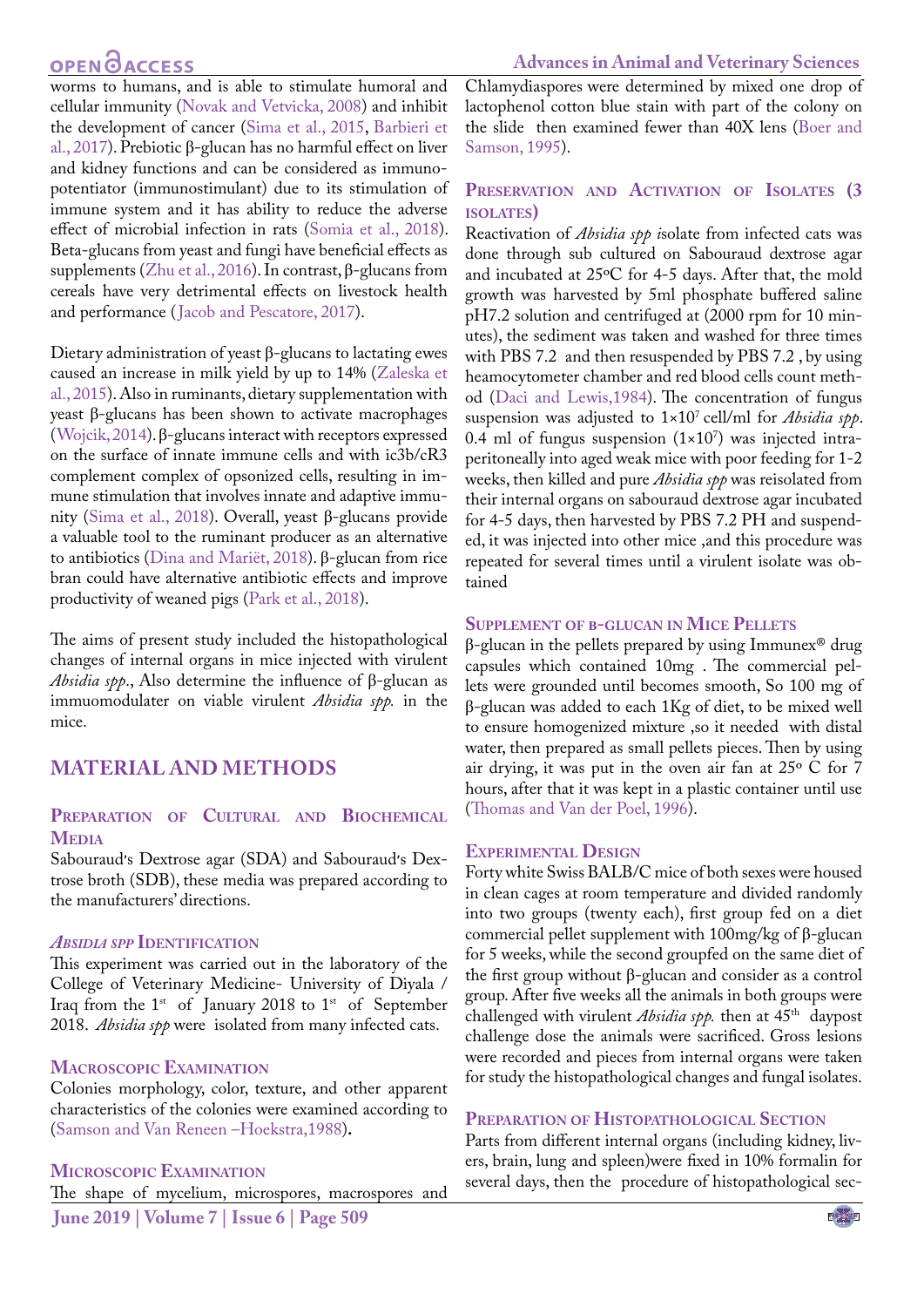## **OPEN**OACCESS

### **Advances in Animal and Veterinary Sciences**

tion was done at the department of Pathology stained with Hematoxyline and Eosin or PAS stain then it was examined under a light microscope (Luna,1968).

### **STATISTICAL ANALYSIS**

Data were calculated with SPSS for windows TM version 24.0. as well as Chi-square and P≤0.05 were considered to be significant [\(Steel and Tarries,1980](#page-7-5)).

Data were calculated by SPSS for windows TM version 24.0. . as well as Chi-square, and P<0.05 was considered to be significant [\(Steel and Tarries,1980](#page-7-5))

Data were calculated by SPSS for windows TM version 24.0. . as well as Chi-square, and P<0.05 was considered to be significant [\(Steel and Tarries,1980](#page-7-5))

### **Results and discussion**

Macroscopic Examination: In this test the colonies morphology characterized by the rapid growing, cottony in texture, Light Gray to creamy In color and the reverse side is uncolored or white ([Figure 1\)](#page-2-0).



**Figure 1:** *Absidia spp.* macroscopically. Cottony in texture, Light Gray to creamy In color and the reverse side is uncolored or white.

<span id="page-2-0"></span>

**Figure 2:** *Absidia spp.* Microscopically. Nonseptate hyphae**,**  funnel-shaped under sporangium**,** sporangiophore widens and round sporangiospores.(40X lens)

<span id="page-2-1"></span>**June 2019 | Volume 7 | Issue 6 | Page 510** Microscopic Examination: This test was used to determine the**:** nonseptate hyphae (distinctive point)**,** funnel-shaped under sporangium (very distinctive point)**,** sporangiophore widens, the sporangiophores arise on stolons from points between the rhizoids (very distinctive point) and round sporangiospores [\(Figure 2\)](#page-2-1).

### **Clinical Signs and Fungal Isolation**

The clinical signs in non-immunized infected animals characterized by a partial loss of appetite, depression , ruffled hair coat with death 10 out of 20mice at 48 hours post-challenge, and 4 mice died at 72 hours. The animals of this group showed heavy fungal isolation. While the 1st group mice, which fed on β-glucan only showed 25% mortality during 72 hours after a challenge dose of virulence *Absidia spp* ([Table 1\)](#page-2-2).

Heavy fungal isolation from internal organs of died mice was reported while survival mice were mild to moderate or absence of fungal isolation from internal organs was reported ([Table 2](#page-2-3)).

#### <span id="page-2-2"></span>**Table 1:** Explains protection percentage in mice after challenge with virulent *Absidia spp*.

| <b>Groups</b>                                       | of mice | Number Number of Mortality Protection<br>dead mice | percentage percentage |     |
|-----------------------------------------------------|---------|----------------------------------------------------|-----------------------|-----|
| $1st$ group,<br>mice fed<br>with<br>$\beta$ -glucan | 20      |                                                    | 25%                   | 75% |
| $2nd$ group, 20<br>mice<br>control                  |         | 14                                                 | 70%                   | 30% |

<span id="page-2-3"></span>

| Table 2: Fungal growth obtained from internal organs of |  |  |  |  |
|---------------------------------------------------------|--|--|--|--|
| immunized and control infected mice.                    |  |  |  |  |

| Group  | $1st$ group<br>$\beta$ -glucan |            | $2nd$ group<br>control |            |
|--------|--------------------------------|------------|------------------------|------------|
| Organ  | $1 - 3$<br>Days                | 45<br>Days | $1 - 3$<br>Days        | 45<br>Days |
| Liver  | $++$                           | $+$        | $+++++$                | $++$       |
| Spleen | $\ddot{}$                      | $+$        | $+++$                  | $+++$      |
| Kidney | $+$                            | $+$        | $++$                   | $++$       |
| Brain  |                                | $+$        |                        | $+$        |
| Lung   | $+$                            | $\ddot{}$  | $++$                   | $++++$     |

-- no growth.+ mild growth. ++ moderate growth. +++ heavy growth. ++++ very heavy growth.

The death of control mice during 48-72 hours after a challenge dose may indicate that animals exposed to high virulent *Absidia spp* that overcome the innate immune system of the host then proliferation and penetration of tissue layers at intraperitoneal cavity and they were arrived the blood stream and disseminated to internal organs mostly liver, kidney spleen and lung after that proliferation in these or-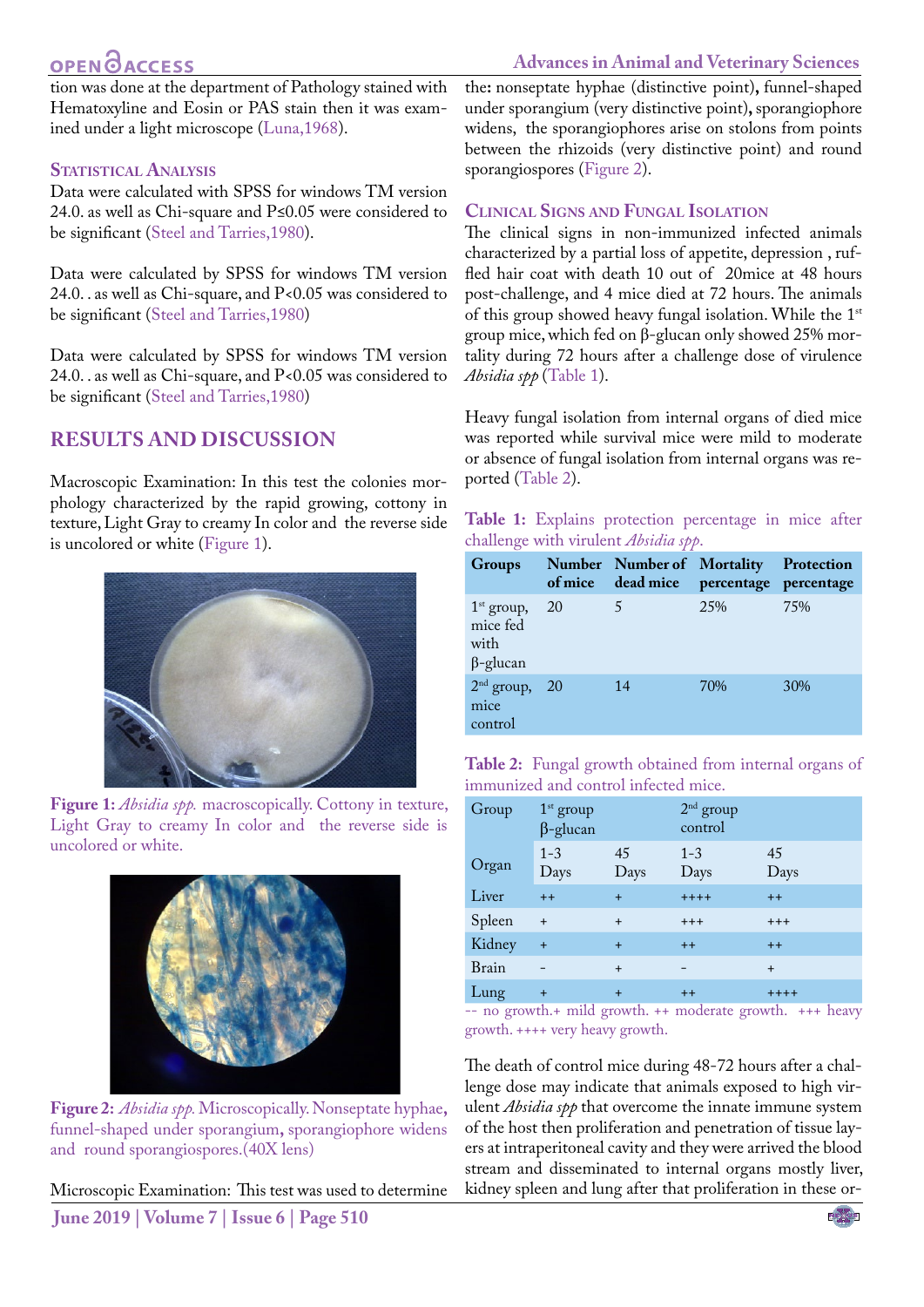#### **Advances in Animal and Veterinary Sciences**

## **OPEN**OACCESS

gans occurred and induced organs failure and death of infected animals. Zygomycetes species have great affinity for blood vessels, invade rapidly, and disseminate widely also, in all cases of severe disseminated mucormycosis the surrounding tissue the Angioinvasion with subsequent infarction is uniformly present ([Kontoyiannis et al., 2005](#page-6-5)). As well as this, the pathogenic strategy of Mucorales depends on the Specific adhesion of the fungus to endothelial cells [\(Ibrahim et al., 2005](#page-6-6)).

The present result showed that the mice of the  $1<sup>st</sup>$  group which fed on β-glucan express partial protection (75%), with mild-moderate growth of fungal isolates at 1-3 days post-inoculation and mild at 45 days. These data confirm the evidence of the β-glucan particles stimulate the immune system, both cellular and humeral immune enhancing properties due to activate macrophages and NK-Cells, then T-Cells, and B-Cells during selected cytokines and complement. β-glucan stimulates the immune system, and thereby have beneficial effect in fighting infections (parasitic, bacterial, fungal and viral) (Ma´rio et al., 2008). β-glucans appear to be effective at enhancing immune function and reducing susceptibility to infection and cancer (Murphy et al., 2010).

The β-glucans can be modulated both adaptive response and innate and can enhance opsonic and non-opsonic phagocytosis due to effect on several immune receptors, including Dectin-1, complement receptor (CR3) and TLR-2/6 then trigger the cellular immunity, including monocytes, neutrophils, macrophages, dendritic cells and natural killer cells ([Chan et al., 2009](#page-6-7)).

#### **Pathological Examination**

**Gross Pathological Lesions:** Gross-examination showed no clear pathological changes in internal organs (liver, spleen, kidney, brain, lung) of control infected mice that died during 1-3 day post- inoculation, except a congestion of some organs (lung, kidney). No gross lesions were seen in the internal organs of immunized infected mice at 1-3/45 days post-infection.

### **Histopathological Lesions 1-Control group**

**Liver:** The lesions in the liver of animals died during 24- 48hr post infection included ,dilatation and congestion of central veins and sinusoids with neutrophils in their lumina, in addition to necrosis, thrombosis as well as neutrophils infiltration and fungal fragments surrounded by eosinophilic material in the necrotic area ([Figure 3](#page-3-0)).

At 72hr post infection, the main lesions characterized by severe amyloid like substances deposition in the wall of sinusoids which led to atrophy or disappearance of hepatic cords in addition to dilating the sinusoids with

**June 2019 | Volume 7 | Issue 6 | Page 511**

neutrophils in their lumina as well as an aggregation large number of neutrophils in the capsular region with non-septet basophilic fungal hyphae were seen ([Figure 4](#page-3-1)).



Figure 3: the liver of mouse at 48hr post infection shows, neutrophils  $(\longrightarrow)$  infiltration and fungal element surrounded by eosinopohilic substances (H&E stain 40X)

<span id="page-3-0"></span>

**Figure 4:** The liver at 72hr post infection shows amyloid ) like substance replacement hepatic cells with neutrophils in dilated sinusoids and central vein, fibrin ( $\longrightarrow$ ) deposition and aggregation of neutrophils  $(\longrightarrow)$  in capsular region with fragment of hyphae (H&E stain20X)

<span id="page-3-1"></span>**Spleen**: The spleen expressed edema, depletion of white pulp and neutrophils infiltration were seen in animal died at 24hr post infection. Necrosis of lymphocytic cells were observed in animal died at 48hr post.

**Kidney:** The microscopic examination of the kidney of animal died during 24-72hr showed the vacuolation and sloughing of the epithelial lining cells of the renal tubules with hyaline cast in their lumina as well as congestion of blood vessels with neutrophils in their lumina in addition to moderate thickness of the capsular area due to fibrin deposition and neutrophils infiltration. Inflammatory cells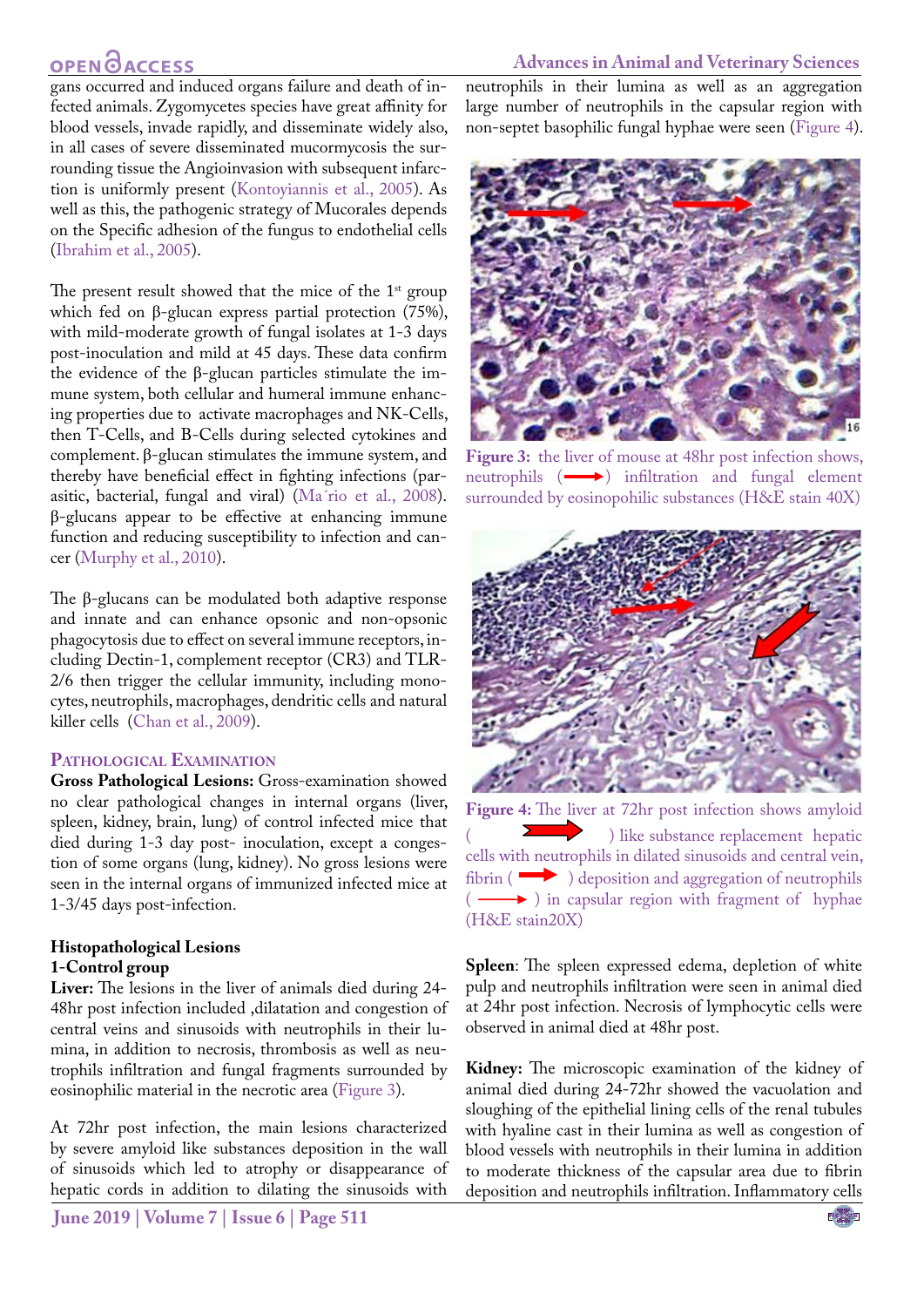### **Advances in Animal and Veterinary Sciences**

## **OPENOACCESS**

infiltration mostly macrophages and neutrophils were recorded around blood vessels and between renal tubules of the kidney of animals died at 72hr post infection [\(Figure](#page-4-0) [5](#page-4-0)) As well as severe neutrophils infiltrations in capsular region with non-septated hyphae.



**Figure 5:** kidney at 72hr post infection shows neutrophils ( $\longrightarrow$ ) around and in the lumen of BVs between renal tubules (H&EX)

<span id="page-4-0"></span>**Lung**: The main lesions in the lung of animals died during 24-72hr were congestion of capillary blood vessels in the interalveolar septa with the proliferation of mesenchymal cells, in addition to congested blood vessels with neutrophils in their lumina. At 72hr post-infection, the alveolar space filled with RBCs, fibrin networks, neutrophils infiltration and non-septate irregular basophilic fungal hyphae ([Figure 6](#page-4-1)).



**Figure 6:** The lung at 72hr post infection explained fibrin  $\sum$ , RBC and neutrophils ( $\sum$ ) in the alveolar space and lumen of BVs (H&Estain 40X)

<span id="page-4-1"></span>**2-Infected mice fed diet supplement with B-glucan-**Mononuclear cells aggregation around the central veins as well as proliferation of kupffer cells are the most common lesion in the liver of the animals sacrificed at day 45th post infection [\(Figure 7\)](#page-4-2).

**Spleen**: Moderate hyperplasia of lymphocytic cells in the

periarteriol sheath was seen as well as moderate thickness of capsular region. Granulomatous lesion consisting from sporangium spore surrounded by macrophages lymphocyte, epitheiloid cells was seen in adipose tissue ([Figure 8](#page-4-3)).



**Figure 7:** Histopathological section in the liver of treated animal with β-glucan at 45day post infection shows mononuclear cells  $\left( \right)$  aggregation around central vein and kupffer cells prolifration (H&E stain 40X)

<span id="page-4-2"></span>

**Figure 8:** in the spleen of animal treated with β-glcan at 2 weeks post infection showes granulomatous lesion in adipose tissue of capsular region (H&E stain 40X)

<span id="page-4-4"></span><span id="page-4-3"></span>

**Figure 9:** the lung of animal treated with β-glucan at 45 day post infection shows mononuclear cells ( ) aggregation around congestion blood vessel (H&E stain 40X)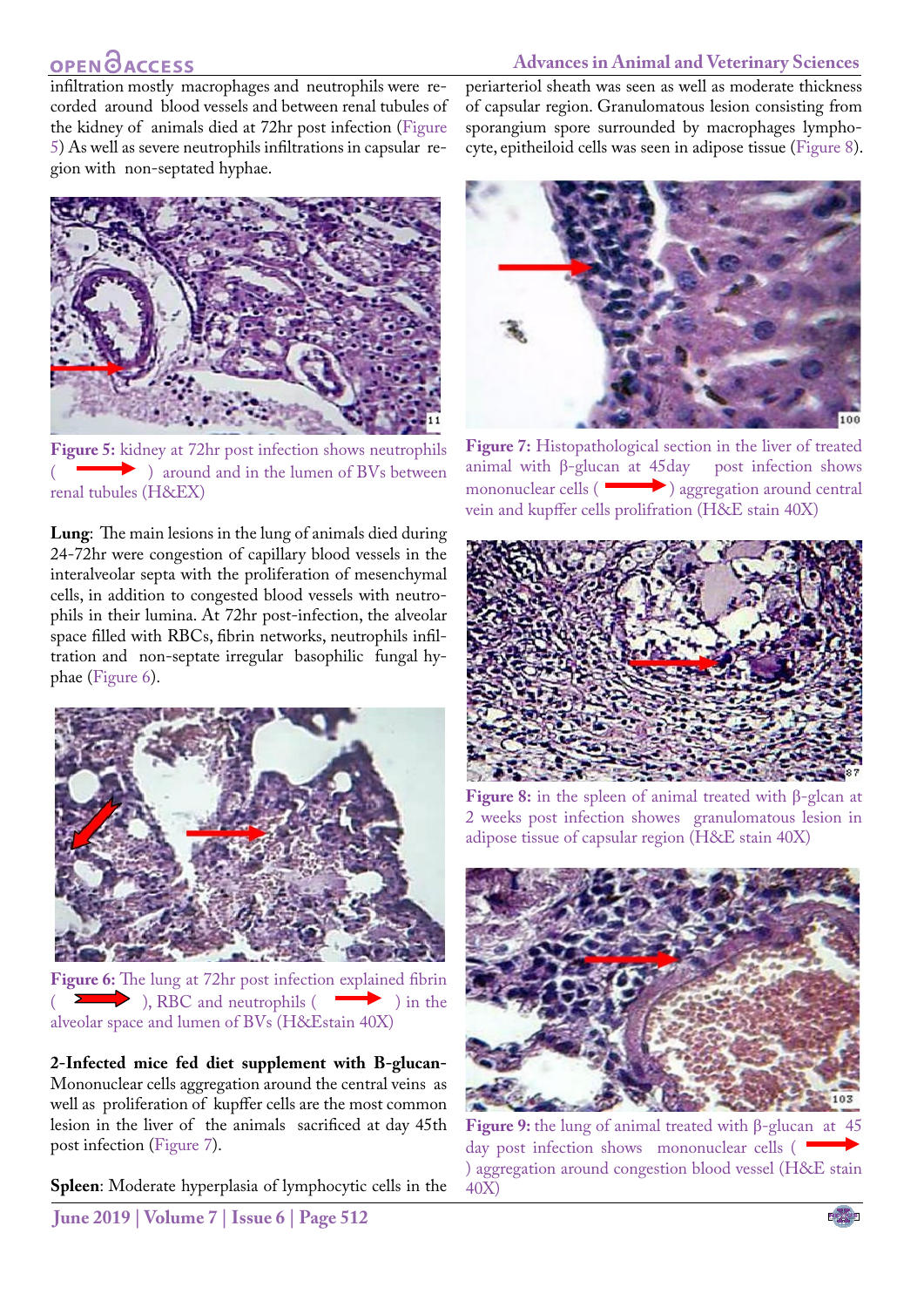## **OPEN**<sub>d</sub>

**Lung** At day 45 the lung showed granulomatous lesions around blood vessels and in the interstitial tissues [\(Figure](#page-4-4) [9](#page-4-4)).

The results obtained revealed that the pathological lesions in the internal organs of infected control animals are coincident with heavy fungal isolation and 14 out of 20 animals died during 24-72 hr post-infection, this observation may indicate that the isolate of *Absidia spp* used in the present study is highly virulent that evades host phagocytic defense mechanism and access vasculature to disseminate to all internal organs and induced severe tissue destruction and all infected animals died.This evidence is in consistence with previous reports that explained that mucorate spp expressed a variety of virulent factors that help it evade host defense mechaniusms.

The present study showed that the most common lesions in the internal organs of the control group are supportive in nature; this result may give an indication that the mucorale antigens stimulated the phagocytic cells to release pro-inflammatory cytokines that attract neutrophils to sites of infection. However, fungal products, and lysosomal enzymes of leukocytes lead to damage the host tissues and augment suppurative reaction. this idea is in acceptance with data mentioned by [Romani, \(2004\)](#page-7-6) and Kankkunen et al. (2010) who explained that the fungal cell wall is recognized the glucan as a pathogen-associated molecular pattern by dectin-1 and activates pro- and anti-inflammatory cytokines in a myeloid-differentiation-primary-response-gene-88 then generally leads to the nuclear factor kappa-light chain enhancer of activated B cells.

The presence of thrombosis and necrosis in most examined organs of non-immunized infected animals may indicate that the fungi invade endothelial cells of blood vessels and causes thrombosis that leads to infarction and necrosis the adjacent tissues, this observation supports the idea mentioned by [Ibrahim et al. \(2003\) a](#page-6-8)nd [Spellberg et al. \(2005\)](#page-7-7) who reported that during angioinvasion, the organism invades and damages vascular endothelial.

Fungal fragment and non-septat hyhae were seen in the lumen of blood vessels and in the center of suppurative infection, this observation may indicate that the infection disseminated via blood stream. Therefore, the infection can disseminate to other organs through the bloodstream ([Park](#page-7-8) [and Mehrad, 2009](#page-7-8)). Necrosis, fibrosis and granulomatous inflammation were presented in the lymph node of 20% of cattle infected with mucormycosis as well as bulbous enlargements were common in necrotic areas ([Ortega, 2010](#page-6-9)). The pathological lesions in the examined organs of infected animals supplement with B-glucan are less extensive as compared with the control group, these results may indicate that B-glucan stimulated the innate immune response

**Advances in Animal and Veterinary Sciences** which play an essential role in the stimulation of adaptive immune response and determine the outcome of the infection. The Complement Receptor 3 (CR3 or CD11b/ CD18) on the surface of innate immune cells was responsible to bind with yeast and fungi, then recognizing them as "non-self (Vetvicka et al., 2007). β-glucan stimulated this receptor that leads to activate the innate immune response against pathogens [\(Babineau et al.,1994](#page-6-10)).

However, granulomatous reaction may indicate that B-glucan activated the cell mediated immune response that play an essential role in activating and aggregating active mature macrophages around the invasive pathogens and initiated granulomatous development, this investigation is in consistence with Yadav and Schorey, (2006) who noticed that β-glucan eliminate of infectious agents by triggers the response of immunity including proinflammatory factors production and phagocytosis. The particulate β-glucan is internalized by macrophages, which transport it to various sites throughout the body and degrading these particulate to release a bioactive soluble glucan that stimulate IL-12 production (Hong et al., 2004). According to this evidence it was suggested that the B-glucan activated the macrophages through stimulating production of IL-12 which activated NK cells to secret INF-**γ** that increased the activity and maturity of macrophage that elicited a granulomatous reaction. Proliferation of kupffer cells, particularly at day 45th post infection of supplement animals with β-glucan may indicate that this agent stimulated innate immune response via activated fixed macrophages this observation is in consistence with Suzuki et al. (1989) who demonstrated in an animal study administration of β-glucan to mice was found to activate the liver Kupffer cells by increasing the expression of β-glucan receptors on Kupffer cells, to produce cytokines and nitric oxide, also it anti-infective activity was tested in animal models of bacterial, parasitic fungal and viral disease (Vetvicka et al., 2007).

The presence of abscess in the kidney of animals in this group may indicate insufficient ability of defense mechanisms of the kidney to kill large number of the fungi that reach for it due to naturally decrease phagocytic cells in the kidney and the body attempts to control the infection via aggregation neutrophils which play role in eradicate of the pathogens. Also, polymorphonuclear cell abscess formation is a critical event in the response of innate immunity against invading pathogens (Mölne et al., 2000).Normal hosts can kill Mucorales by the generation of oxidative metabolites of mononuclear and polymorphonuclear phagocytes and cationic peptides defensins ([Dhiwakar et](#page-6-11)  [al., 2003](#page-6-11)).

Moderate fungal isolation from examined organs of infected animals supplement with β-glucan may indicate that the β-glucan activated the peritoneal macrophages that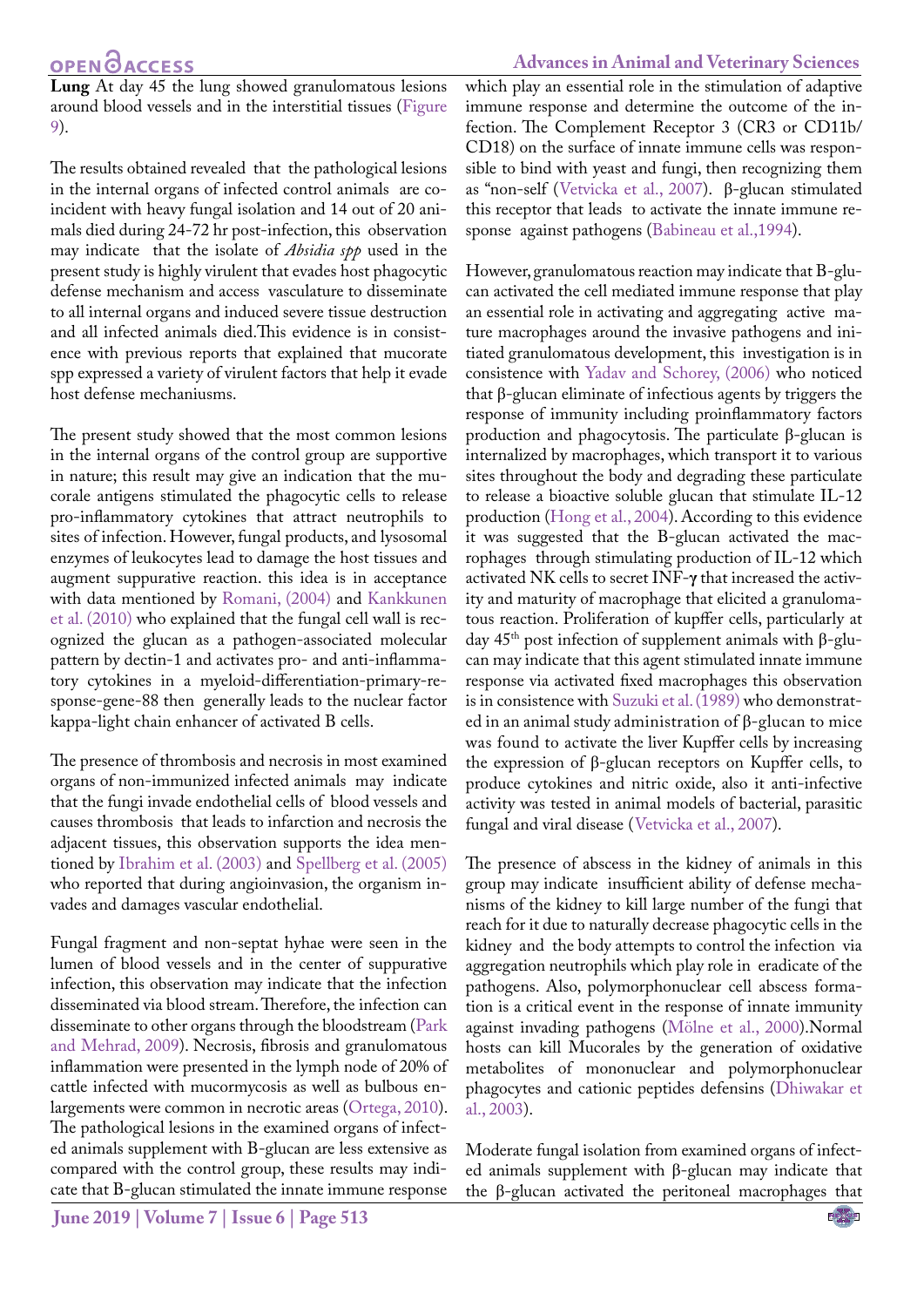## **OPEN**OACCESS

killed most fungi at the site of inoculation, an administered soluble beta-glucans intravenously to mice enhanced nitric oxide synthesis of peritoneal macrophages ([Hashimo](#page-6-12)[to et al., 1996\)](#page-6-12).

## **Conclusion**

*Absidia spp.* cause high pathological lesion and showed acute suppurative inflammation in the internal organs of the mice, also β-glucan as immunomodulater alone provided partial protective immunity against lethal doses of *Absidia spp*.

## **Acknowledgements**

The authors thankful all members of Department of public health - college of veterinary medicine /University of Diyala for supporting with essential requirements for present research.

## **Conflict of Interest**

Authors declare that they have no conflict of interest.

## **Authors Contribution**

All authors contributed equally to the manuscript.

### **REFERENCES**

- <span id="page-6-10"></span>• Babineau TJ, Marcello P, Swails W, Kenler A, Bistrian B, Forse RA (1994). Randomized phase I/II trial of a macrophagespecific immunomodulator (PGG-glucan) in high-risk surgical patients. Ann. Surg. 220(5): 601-609.
- <span id="page-6-3"></span>• Barbieri A, Quagliariello V, del Vecchio V, Falco M, Luciano A, Amruthraj NJ, Nasti G, Ottaiano A, Berretta M, Iaffaioli RV, Arra C (2017). Anticancer and antiinflammatory properties of gano- derma lucidum extract effects on melanoma and triple-negative breast cancer treatment. Nutrients. 9: pii:E210.
- • Boer E, Samson RA (1995). Introduction to food-borne fungi. (4th ed.). Baarn, Netherlands: Centraalbureau voor Schimmelcultures
- <span id="page-6-1"></span>• Brown GD (2011). Innate antifungal immunity: The key role of phagocytes. Annu. Rev. Immunol. 29: 1–21. [https://doi.](https://doi.org/10.1146/annurev-immunol-030409-101229 ) [org/10.1146/annurev-immunol-030409-101229](https://doi.org/10.1146/annurev-immunol-030409-101229 )
- <span id="page-6-7"></span>• Chan GC, Chan WK, Sze DM (2009). The effects of betaglucan on human immune and cancer cells. J. Hematol. Oncol. 2:25. doi:10.1186/1756-8722-2-25.
- Daci JV, Lewis SM (1984). "Practical Hematology".8th Ed. Churchill, Livingstone, Edinburgh.
- <span id="page-6-11"></span>• Dhiwakar M, Thakar A, Bahadur S (2003). Improving outcomes in rhinocerebral mucormycosis-early diagnostic pointers and prognostic factors. J. Laryngol. Otol. 117:861-865. [https://](https://doi.org/10.1258/002221503322542854 ) [doi.org/10.1258/002221503322542854](https://doi.org/10.1258/002221503322542854 )
- • Dina K, Mariët VW (2018). Benefits of Application of Yeast β-Glucans in Ruminants, Wandsbeker Zollstrasse 59,

<span id="page-6-12"></span>D-22041 Hamburg Germany.

- • Hashimoto S, Tsukada SM, Matsushita M, Miyawaki T, Niida Y, Yachie A, Kobayashi S, Iwata T, Hayakawa H, Matsuoka H, Tsuge I, Yamadori T, Kunikata T, Arai S, Yoshizaki K, Taniguchi N, Kishimoto T (1996). Identification of Bruton's tyrosine kinase (Btk) gene mutations and characterization of the derived proteins in 35 X-linked agammaglobulinemia families: a nationwide study of Btk deficiency in Japan. Blood. Jul 15. 88(2):561-573.
- • Hong F, Yan J, Baran JT, Allendorf DJ, Hansen RD, Ostroff GR, Xing PX, Cheung NK, Ross GD (2004). "Mechanism by which orally administered β-1,3-glucans enhance the tumoricidal activity of antitumor monoclonal antibodies in murine tumor models". J. Immunol. 173 (2): 797–806. [https://doi.org/10.4049/jimmunol.173.2.797.](https://doi.org/10.4049/jimmunol.173.2.797. )
- <span id="page-6-8"></span>• Ibrahim AS, Avanessian V, Spellberg B, Edwards JE (2003). Liposomal amphotericin B, and not amphotericin B deoxycholate, improves survival of diabetic mice infected with Rhizopus oryzae. Antimicrob. Agents Chemother. 47:3343-3344. [https://doi.org/10.1128/AAC.47.10.3343-](https://doi.org/10.1128/AAC.47.10.3343-3344.2003. ) [3344.2003.](https://doi.org/10.1128/AAC.47.10.3343-3344.2003. )
- <span id="page-6-6"></span>• Ibrahim AS, Spellberg B, Avanessian V, Fu Y, Edwards JE (2005). Rhizopus oryzae adheres to, is phagocytosed by, and damages endothelial cells in vitro. Infect. Immun. 73:778- 783. <https://doi.org/10.1128/IAI.73.2.778-783.2005>
- <span id="page-6-4"></span>• Jacob J, Pescatore A (2017). Glucans and the Poultry immune system. Am. J. Immunol. 13: 45-49[. https://doi.org/10.3844/]( https://doi.org/10.3844/ajisp.2017.45.49 ) [ajisp.2017.45.49]( https://doi.org/10.3844/ajisp.2017.45.49 )
- • Kankkunen P, Teirilä L, Rintahaka J, Alenius H, Wolff H, Matikainen S (2010). (1,3)-β-glucans activate both dectin-1 and NLRP3 inflammasome in human macrophages. J. Immunol. 184(11): 6335–6342. [https://doi.org/https://doi.](https://doi.org/https://doi.org/10.4049/jimmunol.0903019 ) [org/10.4049/jimmunol.0903019](https://doi.org/https://doi.org/10.4049/jimmunol.0903019 )
- <span id="page-6-5"></span>• Kontoyiannis DP, Lionakis MS, Lewis RE, Chamilos G, Healy M, Perego C, Safdar A (2005). Zygomycosis in a tertiary-care cancer center in the era of Aspergillus-active antifungal therapy: a case-control observational study of 27 recent cases. J. Infect. Dis. 191(8): 1350-1360. [https://doi.](https://doi.org/10.1086/428780. ) [org/10.1086/428780.](https://doi.org/10.1086/428780. )
- • Luna LG (1968). "Manual of Histologic Staining Methods of the Armed Force Institute of Pathology". 3rd Ed. McGraw-Hill, New York.
- • Ma´Rio S, Mantovani A, Marilanda F, Bellini B, Jose´ Pedro F, Angeli A, Rodrigo J, Oliveira A, Ariane F, Silva A, Lucia R, Ribeiro C (2008). b-Glucans in promoting health Prevention against mutation and cancer. Mutat. Res. 658(3): 154–16. [https://doi.org/10.1016/j.mrrev.2007.07.002](https://doi.org/10.1016/j.mrrev.2007.07.002 )
- <span id="page-6-0"></span>• McGinnis MR, Sigler L, Rinaldi MG (1999 ). Some Medically Important Fungi and Their Common Synonyms and Names of Uncertain Application. *Clin. Infect. Dis*. 29 (4): 728–730. [https://doi.org/10.1086/520423](https://doi.org/10.1086/520423 )
- • Mölne L, Verdrengh M, Tarkowski A *(*2000*).* Role of neutrophil leukocytes in cutaneous infection caused by Staphylococcus aureus. *Infect. Immun.* 68*(*11*):* 6162*-*6167*.* [https://doi.](https://doi.org/10.1128/IAI.68.11.6162-6167.2000 ) [org/10.1128/IAI.68.11.6162-6167.2000](https://doi.org/10.1128/IAI.68.11.6162-6167.2000 )
- • Murphy EA, Davis JM, Carmichael MD (2010). Immune modulating effects of β-glucan. 13(6): 656-61. [https://doi.](https://doi.org/10.1097/MCO.0b013e32833f1afb. ) [org/10.1097/MCO.0b013e32833f1afb.](https://doi.org/10.1097/MCO.0b013e32833f1afb. )
- <span id="page-6-2"></span>• Novak M, Vetvicka V (2008). Beta-glucans, history, and the present: Immunomodulatory aspects and mechanisms of action. J. Immunotoxicol. 5: 47-57.
- <span id="page-6-9"></span>• Ortega J (2010). Zygomycotic lymphadenitis in slaughtered feedlot cattle. Vet. Pathol. 47:108–115. [https://doi.](https://doi.org/10.1177/0300985809352975.)